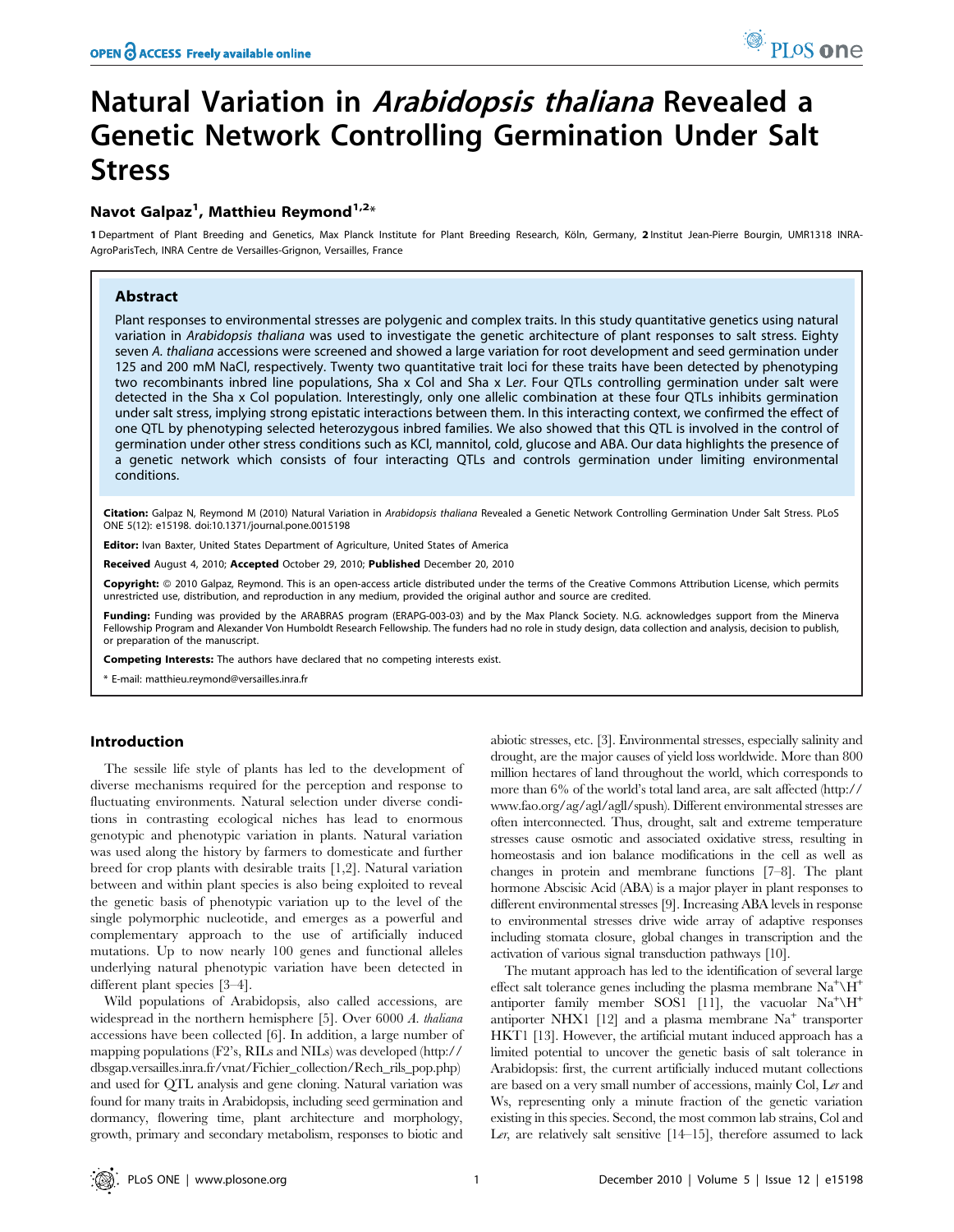many functional salt tolerance alleles that might be present in other more salt tolerant accessions. Third, plant responses to environmental stresses, including salt, are complex and polygenic traits, and controlled by genetic networks consist of large number of rather small effect loci. The artificially induced mutant approach is suitable mainly for the detection and cloning of large effect genes, but lack the power to detect the ones with small effect as well as the genetic interactions between them. Using natural variation in Arabidopsis is therefore a powerful complementary approach to the artificially induced mutant approach. This approach is based on the identification of the genetic determinism causing phenotypic variation for a given trait between accessions. QTL analysis using mapping populations derived from accessions with contrasting phenotypes allows the identification of this genetic determinism. In previous studies, two screens aiming to detect natural variation in A. thaliana for salt tolerance were carried out, comprising of 102 and 350 accessions [14–15]. These studies reported a wide range of salt responses among these sets of accessions. So far, natural variation has been successfully employed to clone two major salt tolerance genes in Arabidopsis; natural alleles of the  $Na<sup>+</sup>$  transporter  $HKT1$ , conferring salt tolerance to the coastal accessions Ts-1 (Spain) and Tsu-1 (Japan) were Identified [16]. Recently, QTL analysis using the Sha x Ler population and subsequent map based cloning led to the isolation of RAS1, a novel negative regulator of salt tolerance [17].

Epistasis, defined as the non-additive relations between alleles at different loci, can expand the range of phenotypic variation in a population. Natural variation in Arabidopsis revealed strong epistatic interactions in diverse traits, including plant-pathogen interactions [18–19], metabolic pathways [20] and germination [21].

The ability to germinate under unfavorable conditions is critical for colonizing species like A. thaliana, therefore expected to be under strong natural selection.

Unfavorable conditions may result in germination failure or in mortality of the developing seedling. High salt concentrations in the soil reduce water potential and hinder water absorption by the germinating seeds. Penetration of solutes through the seed coat induces osmotic stress and ion toxicity [22].

Natural variation was used for the dissection of the genetic architecture of germination under various environmental stresses in Arabidopsis [14,23], tomato [24] and barley [25]. Co-location of some of the QTLs detected in these studies suggested common genetic determinants of germination under salt, drought and cold stresses. Co-location of QTLs for ABA and Reactive Oxygen Species (ROS) hinted for a role as common factors controlling germination under environmental stresses [23].

In the present study we screened 87 A. thaliana accessions for salt tolerance. The salt sensitive accessions Col and Ler and the salt tolerant accession Sha were selected to study the genetic basis of germination under salt stress. Although these accessions were able to germinate under 175 Mm NaCl, some RILs in the Sha x Col population failed to germinate under this condition. Interaction between four QTL has been investigated in order to explain the genetic determinism of this particular phenotype. In addition, the effect of one of these QTLs on germination under salt stress has been validated and tested under various stress conditions.

#### Results

### Screening Arabidopsis thaliana accessions for responses to salt

To evaluate the response to salt stress, agar medium supplemented with three different NaCl concentrations (0, 125 and 200 mM) were used. A set of eighty seven accessions (Table

S1) that were collected in diverse habitats mainly from Europe and Asia was screened under these salt concentrations. Among them, twenty six accessions were collected in islands or costal habitats in the Netherlands and Germany. These accessions were included in the screen to test whether adaptation to salt tolerance evolved in these presumably more salty environments. Under 125 mM NaCl most of the accessions were able to geminate, but root development was impaired. Seedlings phenotypes of accessions with contrasting responses to salt are presented in figure S1. Thirteen accessions showed extreme sensitivity and failed to germinate in this NaCl concentration although they germinated successfully under 0 mM NaCl (Table S1). The response to salt stress was quantified as the percentage of reduction in root length in 125 mM NaCl compared with 0 mM NaCl (Table S1 and Materials and Methods). Only three accessions: Nok-3 (Noordwijk-3, the Netherlands), Eil-0 (Eilenburg-0, Germany) and Sav-0 (Slavice-0, Czech Republic) showed relatively low response to 125 mM NaCl, manifested by less than 40% reduction in root length (Figure 1). The other accessions were less tolerant, with up to 95% reduction in root length for the island accession OVlielmw-1 (Oost-Vlmw-1 Middenweg, Netherlands). To evaluate salt tolerance under 200 mM NaCl, the percentage of germinating seeds which managed to develop viable green seedlings four weeks after sowing (seedlings able to withstand and to develop green cotyledons under this conditions) was scored. Sha, Neo-2 and Neo-3 (all three accessions were collected in a close vicinity of the Shakdara river in Tadjikistan, http://dbsgap.versailles.inra.fr/ vnat/) and Wt-5 (Wietze-5 from Germany) showed a remarkable tolerance, with 50–100% germination and survival rates, whereas most of the other accessions totally failed to germinate or to develop green viable seedlings under this condition (Figure 1 and Table S1).

## QTL analysis using the Sha x Col and Sha x Ler populations

Sha, found to be the most tolerant accession under 200 mM NaCl (Figure 1 and Table S1) with 100% germinating seeds and viable green seedlings, was previously crossed to other accessions in order to develop RIL populations (for details see Table S2): Sha x Ler (Landsberg erecta from Poland; [23] and Sha x Col (Columbia from Poland; [26]). By contrast to Sha, Ler and Col are salt sensitive accessions (Figure 1 and Table S1). We used these two mapping populations to dissect the genetic architecture of salt tolerance in A. thaliana. Sets of RILs (see Materials and Methods) from each population were sown on agar medium supplemented with 0, 125 and 175 mM NaCl.

Four traits were scored; root length in 0 and 125 mM NaCl, response (% of reduction of root length in 125 mM NaCl compared with 0 mM NaCl, see Materials and Methods) and germination under 175 mM NaCl. QTLs involved in the variation of all traits were detected (Figure 2 and Table S3).

Five and six QTLs were detected for root length in 0 and 125 mM NaCl in the two RIL populations, respectively. Heritabilities for both traits were high, ranging from 0.76 to 0.85. Five QTLs were detected for the response of root length to salt (Figure 2 and Table S3).

Under 175 mM NaCl, seeds for which the radical had emerged through the seed coat were considered as geminated. Heritabilities for this trait were 0.65 (Sha x Ler) and 0.95 (Sha x Col). In the Sha x Ler population, two QTLs on chromosomes 1 and one on chromosome 2 explaining in total 30.4% of the observed variance were detected (Figure 2 and Table S3). The two linked QTLs on chromosome 1 have opposite effects. Sha alleles on chromosome 2 increased germination rate under salt stress. In the Sha x Col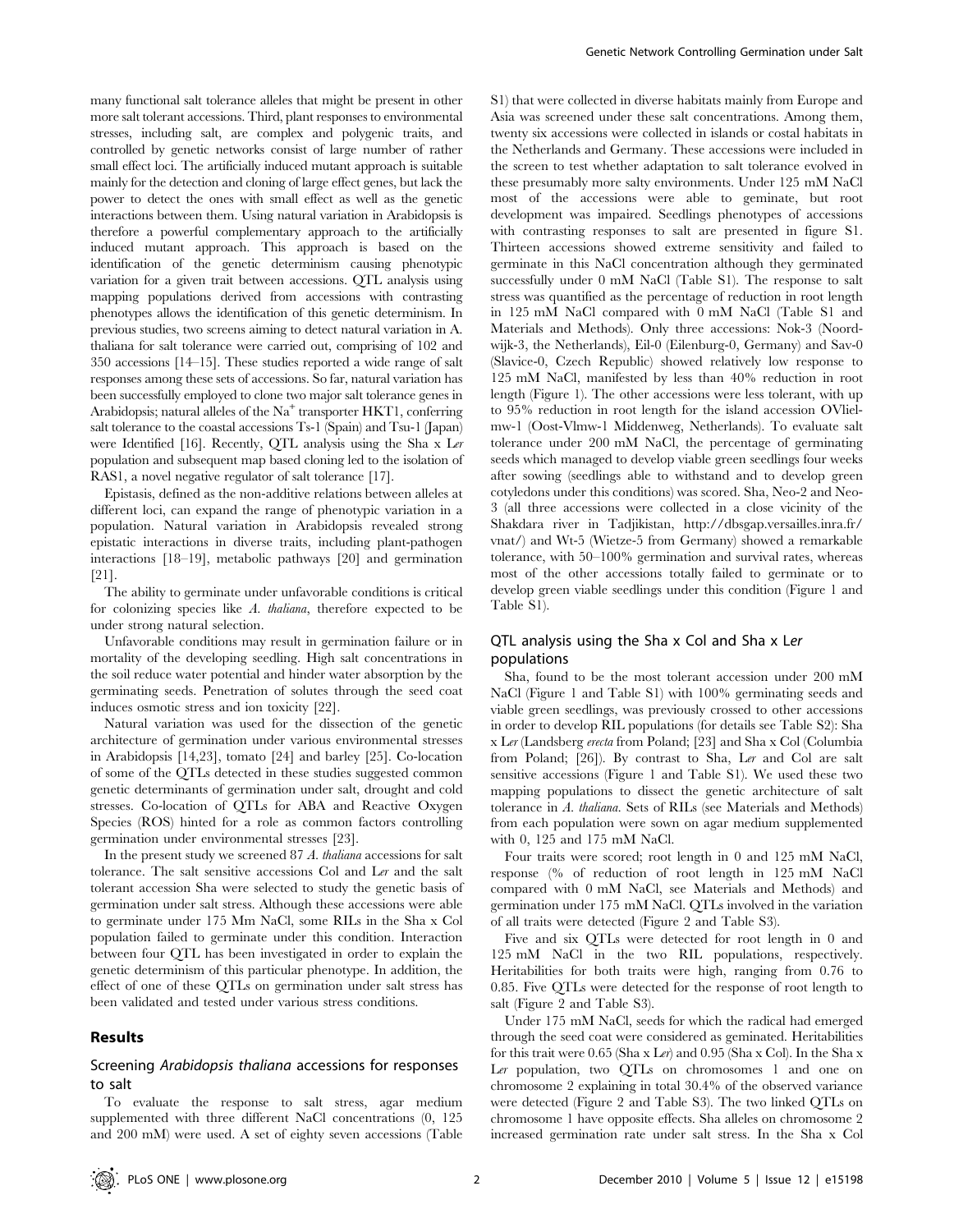

Figure 1. Responses to salt stresses of 87 Arabidopsis thaliana accessions. For each accession, the reduction in root length (%) in response to 125 mM NaCl is plotted against the percentage of viable seedlings under 200 mM NaCl. Phenotyping was performed ten days after sowing. Values as well as geographical origin of the accessions are presented in Table S1. doi:10.1371/journal.pone.0015198.g001

population, QTLs on chromosomes 1, 2, and 5 were detected. Sha alleles on chromosomes 1 and 2 increased germination rate at 175 mM NaCl, whereas Sha alleles on the bottom of chromosome 5 decreased the value of this trait. All together, these QTLs explained 29.8% of the phenotypic variance. (Figure 2 and Table S3).

## Genetic interactions between four QTLs control germination under 175 mM NaCl in the Sha x Col population

During the phenotyping of the Sha x Col population under 175 mM NaCl, a strong transgression was observed, as some of the RILs failed to germinate under this condition, although both parental lines were able to do so (Figure S2). Seedlings of the salt sensitive parental line Col underwent rapid bleaching and died shortly after germination, whereas Sha seedlings showed high tolerance and maintained green and viable seedlings (Figure S3).

QTL analysis detected three QTLs affecting germination under salt stress in the Sha x Col population. Col alleles at QTL1 (chromosome 1, marker c1\_02992, 7.2 cM) and QTL2 (chromosome 2, marker c2\_04263, 9.3 cM) decreased germination rate, whereas Sha alleles at QTL5 (chromosome 5, marker c5\_20318, 63.6 cM) reduced germination rate under 175 mM NaCl (Figure 2 and Table S3). To graphically represent the effect of each QTL, all lines from the Sha x Col population used for QTL analysis were classified into two classes according to their allelic condition at each of the detected QTLs, and average germination rate under 175 mM NaCl in each genotypic class was determined (Figure 3A–C). The effect of each QTL on the trait is relatively small and none of these QTL per se can explain the no-germination phenotype observed for some of the RILs. The contribution of QTLs with negative effect on germination rate by both parental lines (Figures 2, 3A–C and Table S3) can explain partly this transgression, but the sum of the additive effects of these QTLs cannot explain the no-germination phenotype observed in this population. We then reasoned that at least one more locus affecting germination under salt stress could be present,

but might not have been detected during the QTL analysis. It is worth to note that a putative but not significant QTL located on chromosome 3 (with LOD score of 1.8, marker position c3\_15714, 41 cM) was detected during the QTL mapping (Figure S4).

The QTL detection has been performed on the core set of the Sha x Col population, which consists of 164 lines, whereas the full set consists of 346 RILs (see Materials and Methods and http:// dbsgap.versailles.inra.fr/vnat/Documentation/13/DOC.html). to test the presence of additional loci that might be involved in the no-germination phenotype observed in some of the RILs, we selected from the full set of the Sha x Col population all RILs, 19 in total, carrying the allelic combination leading to reduced germination rate under 175 mM NaCl (Col alleles at QTL1 and QTL2 and Sha alleles at QTL5), and their germination under 175 mM NaCl was scored. Variation for germination rate was still observed among these selected RILs and some of them failed to germinate. In order to uncover the additional locus/i underlying this phenotypic variation, a student test was performed for each marker over this subset of 19 RILs. This analysis revealed that the allelic variation at the interval between markers c3\_12647 and c3\_17283 (38.7–41 cM) on chromosome 3 can significantly explain the observed variation in germination ( $P_{value} = 0.05$ , Figure S5) in these 19 selected RILs. This interval overlaps with the position of the putative QTL that has been suggested during QTL analysis (Figure S4).

Re-analysis of the data used for QTL analysis confirmed that the Sha alleles at this locus, designated as QTL3, decreased germination rate under 175 mM NaCl (Figure 3D). However, the sum of the effects of these four detected QTLs still cannot explain the observed no-germination phenotype. We then investigated if a specific allelic combination at these four loci can explain this phenotype. For that purpose, the set of RILs that was phenotyped for QTL analysis was split into 16 classes according to their allelic condition at the four detected QTLs, and average germination rate for each class was determined. Only the allelic combination which consists of RILs carrying the Col alleles at QTL1 and QTL2 and Sha alleles at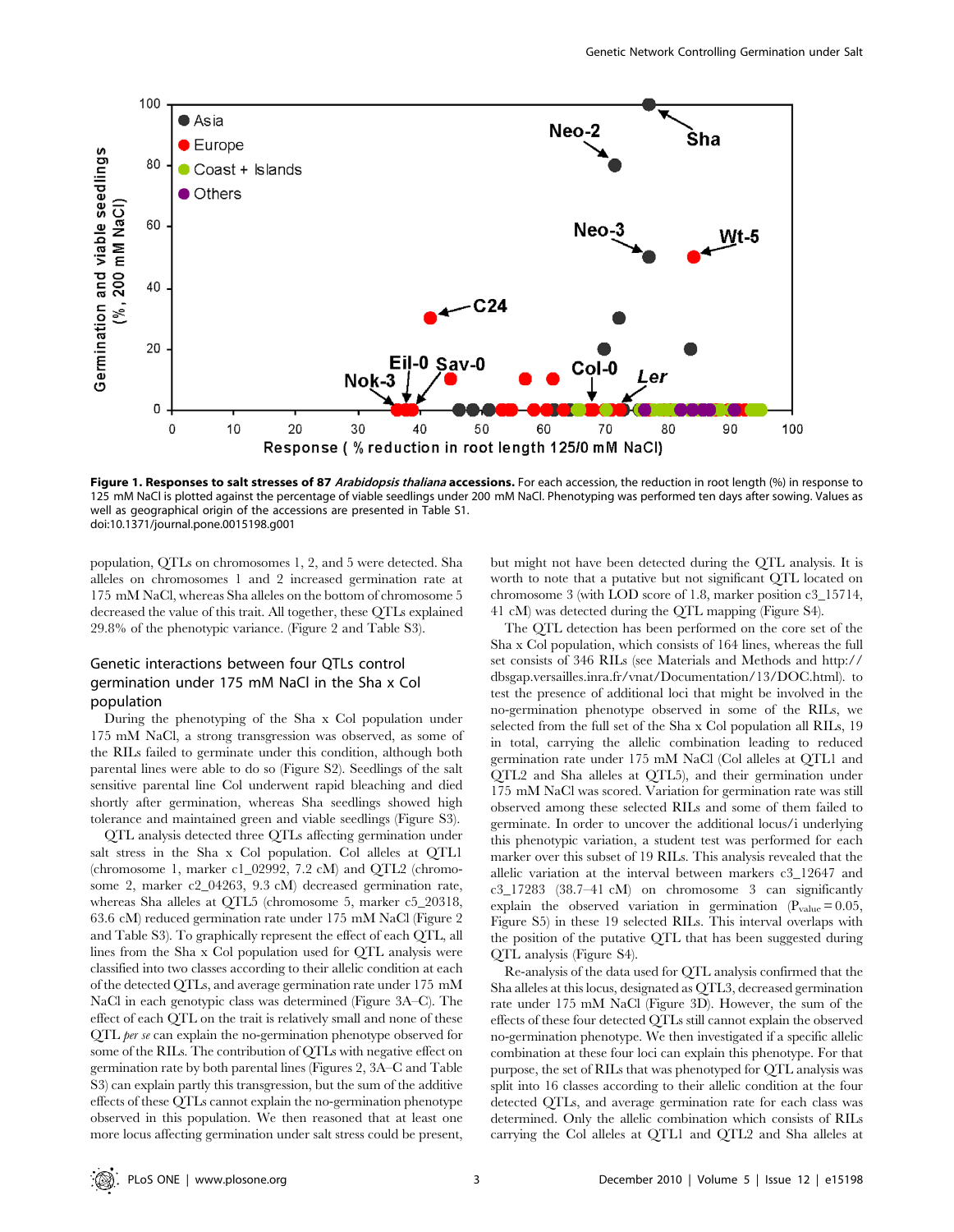



r<sup>2</sup> (%) 10-16

 $r^2$  (%) >16

 $5 Mb =$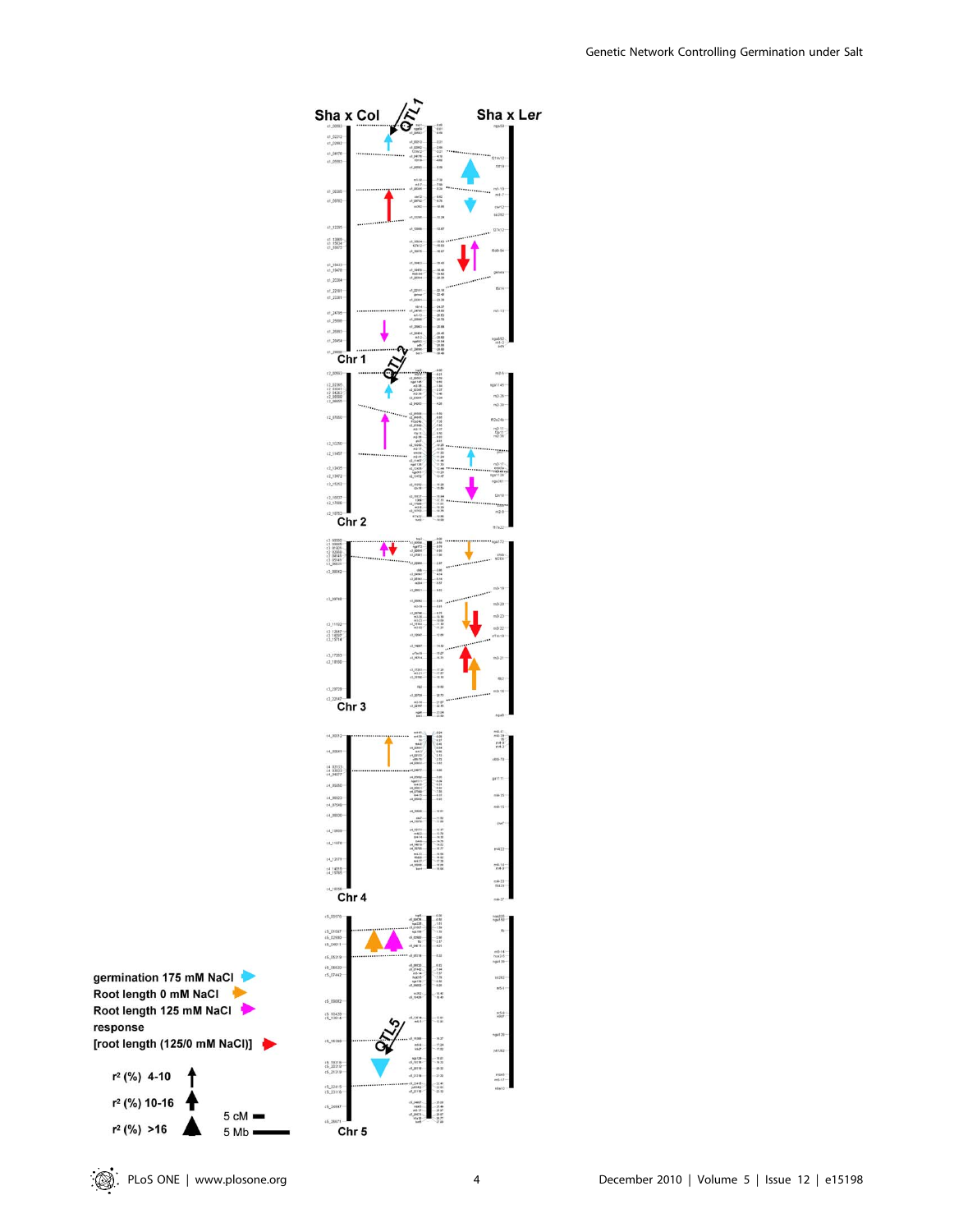Figure 2. QTL detection in Sha x Col and Sha x Ler RIL populations. QTLs for the traits analyzed were mapped on the physical and genetic maps of each population. The 5 Chromosomes of A. thaliana genome are represented by vertical bars. Marker names are indicated on the left of each chromosome in the genetic maps of Sha x Col (left) and Sha x Ler (right). Marker name and physical position (in Mb) are indicated on the physical map (middle). Dashed lines link the physical and genetic positions of the markers flanking the detected QTLs. QTL1, QTL2 and QTL5 involved in the variation of germination under salt stress are indicated on the Sha x Col genetic map. Arrows are color-coded depending on the trait and their length depicts 2 LOD support confidence interval. Arrowheads pointing up indicate that Sha alleles increased trait value. Arrow width indicates  $r^2$  range (% of explained variance). Phenotyping was performed ten days after sowing. doi:10.1371/journal.pone.0015198.g002

QTL3 and QTL5 showed a remarkable inhibition of germination under 175 mM NaCl, whereas all the other allelic combinations showed normal germination rate (Figure 3E). These results strongly suggested that the inhibition of germination was caused by epistatic interactions between the four QTLs.

ANOVA analysis has been performed using models either including only the effect of each QTL (Table S4A) or including the effect of the epistatic interaction between them (Table S4B). When the epistatic interaction was added, all the terms became more significant, the total variance of the model increased (from 33% to 68%) and the term for epistatic interaction explained more than  $50\%$  ( $p_{value} < 0.0001$ ) of the variation of germination under 175 mM NaCl. This result reinforces the presence of the epistatic interaction between the QTLs in the genetic network controlling germination under salt stress.

We also investigated the effect of each QTL for their response to higher NaCl concentration by phenotyping 4 RILs from each of the 16 genotypic classes at the 4 QTLs (Figure 3F). In this way we addressed the question whether the observed epistatic interaction at 175 mM NaCl holds true over a wide range of NaCl concentrations or results from additive effects where the inhibition curves of the different genotypes gradually shift to higher NaCl concentrations but still germinate almost 100% at 175 mM. In agreement with the results of the QTL analysis, the salt sensitive allelic combination (Col alleles at QTL1 and QTL2 and Sha alleles at QTL3 and QTL5) showed a significant reduced germination rate in all NaCl concentrations tested (Figure 3F). Only for QTL1 a limited main effect was observed, as the RILs carrying Col alleles at QTL1 responded more to NaCl than the ones carrying the Sha alleles at this locus (Figure 3F). Therefore, we concluded that the no-germination phenotype observed in the Sha x Col population is due to a specific allelic combination at the four QTLs in a wide range of NaCl concentrations.

## Validation of the effect of QTL5 on germination under 175 mM NaCl

QTL5 has the largest effect on germination under salt stress in the Sha x Col population, especially in the specific genetic background described above (Figure 3A–D and Tables S3 and S4A, B). To validate the effect of this QTL, a significant variation in germination under salt stress should be observed between two isogenic lines segregating only at the genomic region harboring the QTL. To do so, HIF lines [27] were selected. Because of the observed epistasis involving this QTL in response to NaCl (Figure 3E), the HIF line should segregate at QTL5 and carry the no-germination allelic combination at the other QTLs (i.e. Col alleles at QTL1 and QTL2 and Sha alleles at QTL3). RIL173 fulfils these requirements (Figure S6) and HIF from the progeny of this RIL were selected: HIF173<sub>Sha</sub> (Sha alleles present at QTL5) and  $HIF173<sub>Col</sub>$  (Col alleles at QTL5). Germination of these lines was nearly 100% in control agar medium without NaCl whereas HIF173<sub>Sha</sub> seeds showed very low salt tolerance, with 14% germination compared to 97% germination of  $HIF173<sub>Col</sub>$ , already under 125 mM NaCl (Figure 4). This result confirmed the effect of QTL5 on germination under salt stress.

## QTL5 controls germination under various environmental stresses

We then quantified germination of the HIF173 lines (graphical representation of the genotype of these lines is presented in Figure S6) under various environmental stresses in order to further characterize the effect of QTL5. Seeds of the HIFs were sown on agar medium supplemented with NaCl, mannitol, KCl, glucose and ABA, and germination rate was determined. To test whether inhibition of germination under environmental stresses can also be observed in more natural conditions, germination was also scored in soil pots saturated with 300 mM NaCl or transferred to  $4^{\circ}$ C immediately after sowing. Failure of  $HIF173<sub>Sha</sub>$  seeds to geminate on agar medium supplemented with 125 mM NaCl or 130 mM KCl, by contrast to normal germination of  $HIF173<sub>Col</sub>$  seeds (Figure 4) implied that QTL5 controls the response to different ions and not only sodium. Mannitol has been described to induce osmotic stress [28]. The inhibition of germination of  $HIF173<sub>Sha</sub>$  but not HIF173 $_{\text{Col}}$  seeds on agar medium supplemented with 320 mM mannitol suggests that QTL5 controls the response to osmotic stress during germination. QTL5 effect is mediated by ABA, as reduced germination of  $HIF173<sub>Sha</sub>$  but not of  $HIF173<sub>Col</sub>$  seeds was observed in the presence of  $2.5 \mu M$  ABA (Figure 4). High levels of sugars inhibit germination [29]. The failure of  $HIF173<sub>Sha</sub>$  seeds to germinate under 6% glucose indicates for a role of QTL5 in sugar signaling during germination (Figure 4).  $HIF173<sub>Sha</sub>$  lines showed also sensitivity for germination in saline soil. Only 36% of  $HIF173<sub>Sha</sub>$  seeds managed to germinate in soil pots that were watered with 300 mM NaCl, compared with 75% germination in  $HIF173<sub>Col</sub>$  (data not shown). Germination rate of  $HIF173<sub>Sha</sub>$  seeds at  $4^{\circ}$ C was very low (26%) compared with that of HIF173<sub>Col</sub> seeds (72%, Figure 4). Taken together, these results indicate that in the context of the revealed genetic network, QTL5 controls germination under a wide range of environmental stresses. To test whether QTL5 controls also the response to salt stress in developing seedlings, three week old seedlings were treated with 400 mM NaCl. Five weeks later Sha plants survived and maintained green color, Col plants showed increased chlorosis and both  $HIF173<sub>Col</sub>$ and  $HIF173<sub>Sha</sub>$  plants died (Figure 5), suggesting that QTL5 is not involved in the response to salt stress in later stages of plant development. Exposure of seedlings to lower NaCl concentrations (100 and 200 mM) results in growth inhibition. However, no differences in growth inhibition were observed between  $HIF173<sub>Col</sub>$ and  $HIF173<sub>Sha</sub>$  plants (data not shown).

## **Discussion**

We have harnessed natural variation to study the genetic basis of salt tolerance in A. thaliana. Wide variation was observed between eighty seven accessions for the reduction of root length in response to 125 mM NaCl and percentage of germinating seeds which developed viable seedlings under 200 mM NaCl. The accessions that showed high tolerance to moderate salt levels (125 mM NaCl) are sensitive to severe salt stress (200 mM NaCl) and vice versa (Figure 1 and Table S1), suggesting that the genetic basis of the response to various levels of salt stresses is different. Similar observation was reported previously [14]. In this study, salt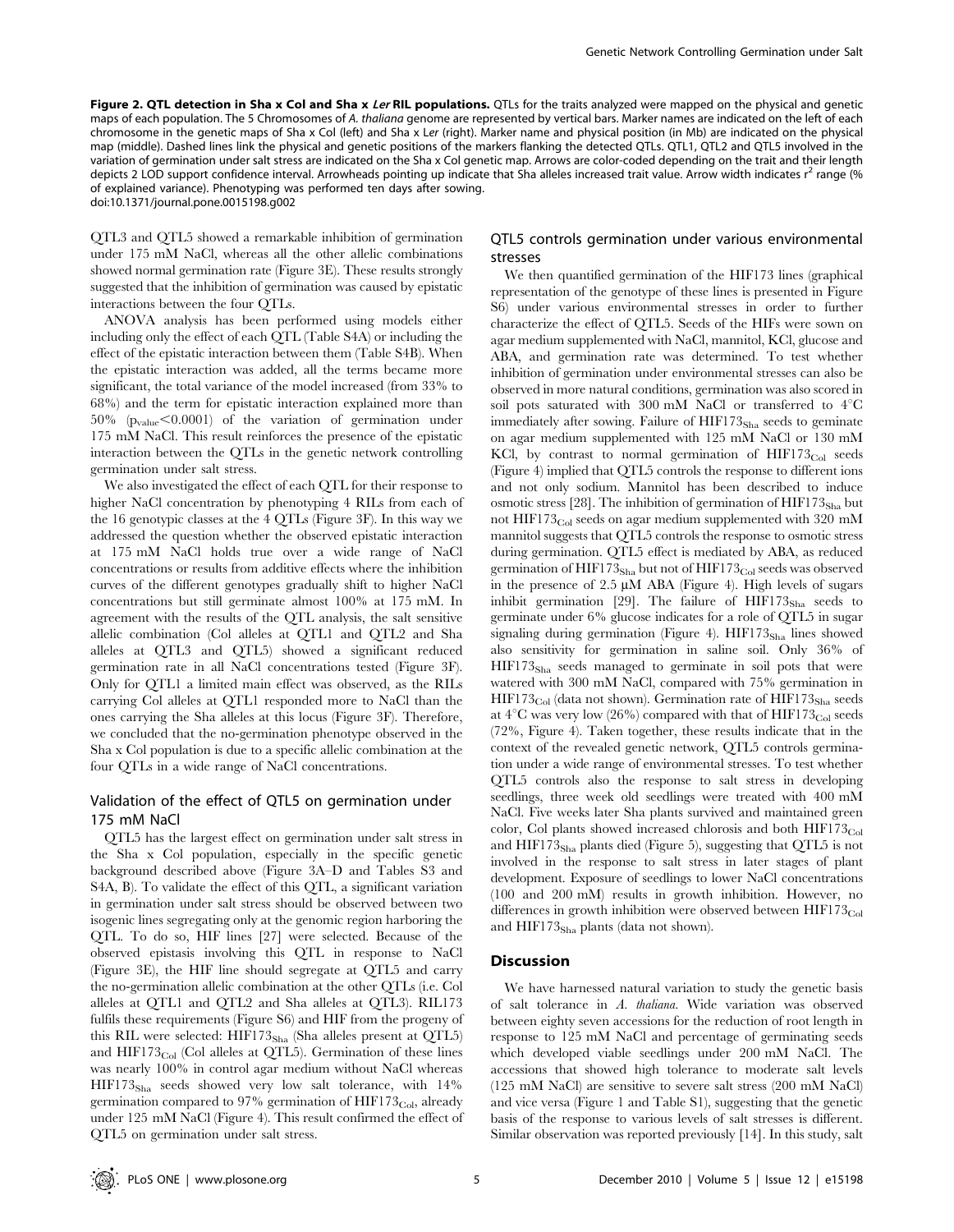

Figure 3. Effect of QTL1, QTL2 QTL3, QTL5 and the effect of their genetic interactions on germination under salt stress. (A–D) RILs were classified according to their allelic condition (Sha or Col) at each of the detected QTLs for germination under 175 NaCl, and average germination rate was calculated for each genotypic class. (E) RILs were classified according to their allelic combination at the four QTLs and average germination rate under 175 mM NaCl was calculated for each genotypic class. Dotted bars depict the results from an independent experiment using different subset of 19 RILs. n = number of RILs of each genotypic class. Data are means  $\pm$  SE. (F) Four RILs from each of the sixteen allelic combinations at the four QTLs were used for germination test under 0, 175, 225, 275 and 400 mM NaCl. Each of the 16 allelic combinations has the same color code in Figure 3E and 3F. Data are means  $\pm$  SE. doi:10.1371/journal.pone.0015198.g003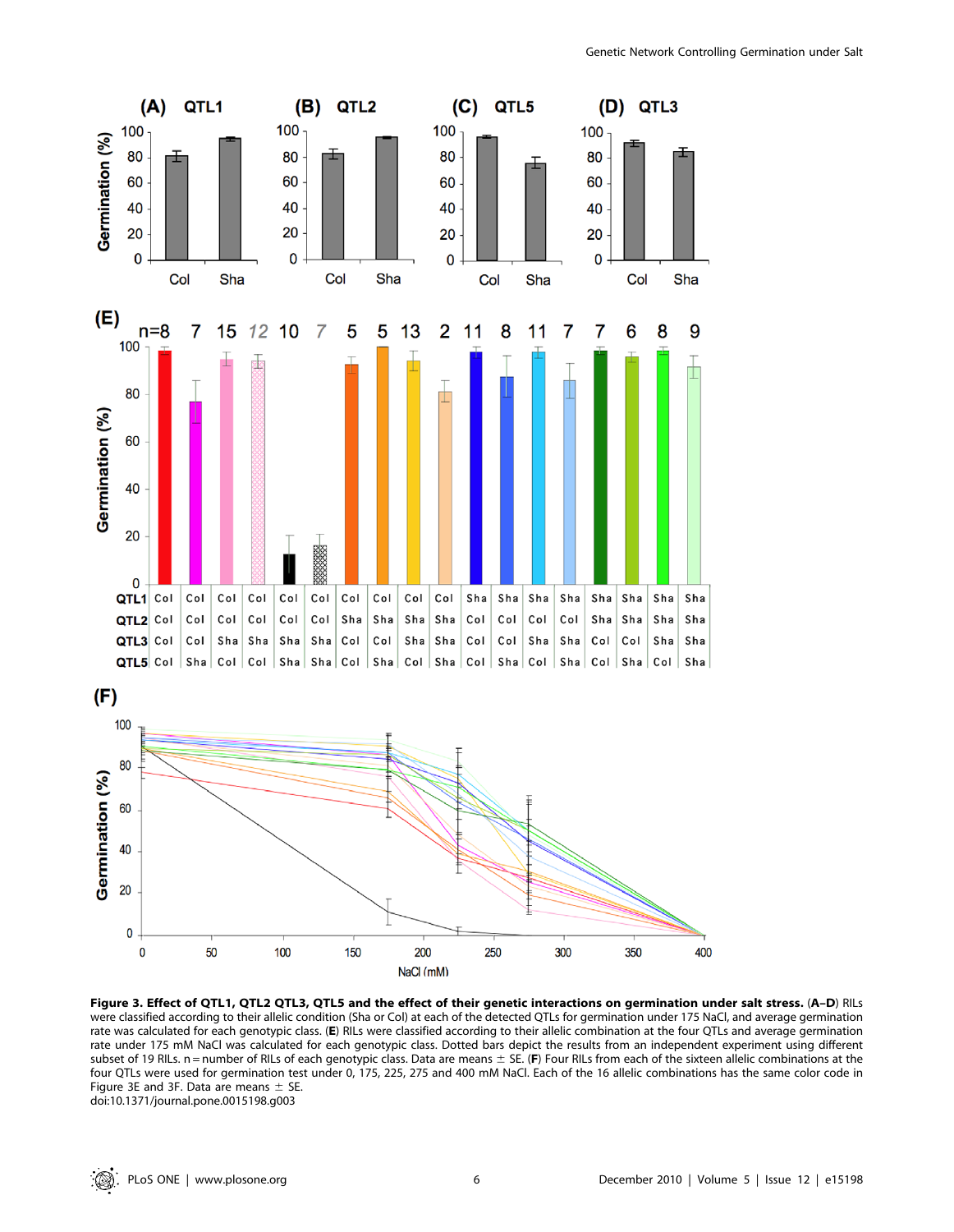

Figure 4. Validation of the effect of QTL5 on germination under salt and various environmental stresses. Germination rate of parental accessions and selected HIF173<sub>Sha</sub> and HIF173<sub>Col</sub> lines was scored under the following conditions: 125 mM NaCl, 130 mM KCl, 320 mM Mannitol, 6% glucose, 2.5 µM ABA and  $4^{\circ}$ C 10 days after sowing. Data are means of four independent lines  $\pm$  SE. doi:10.1371/journal.pone.0015198.g004

tolerance of 102. A. thaliana accessions was quantified, and the most tolerant accessions at the germination level (under 250 mM NaCl) were the most sensitive at the seedling growth level (under 50 mM NaCl). Similar results, indicating separated genetic bases for germination and seedling growth under different levels of salt stresses, were obtained for other plant species; tomato [30], barley [25] and alfalfa [31]. Interestingly, local adaptation to life near the sea was not revealed in our screen, as none of the island or coastal



Figure 5. Salt tolerance of HIF173 lines developing seedlings. Three week old plants were watered with 400 mM NaCl twice a week for five weeks.

doi:10.1371/journal.pone.0015198.g005

accessions showed tolerance to the applied salt concentrations (Figure 1 and Table S1).

We then used two RIL populations (Sha x Col and Sha x Ler) for QTL analysis. Reduction in root length in response to 125 mM NaCl and germination rate under 175 mM NaCl were scored. In both populations different sets of QTLs were detected for each of the traits (Figure 2 and Table S3). This observation reinforces the conclusion that the response to different levels of salt concentrations at different developmental stages is driven by distinct genetic determinants. Comparison of the physical positions of the QTLs that were detected in both populations, having Sha as a common parent, revealed that only one QTL co-localizes between the two populations, on top chromosome 3 (Figure 2), suggesting that the sensitivity to salt observed in Col and Ler accessions is also governed by different genetic determinants.

Interestingly, although Sha, Col and Ler did not differ much for the reduction of root length in response to 125 mM NaCl (Figures 1 and S3), three QTLs, explained 26.2% of the variation (Sha x Ler), and two QTLs, explained 15.5% of the variation (Sha x Col) were detected for this trait (Figure 2 and Table S3). The uncovering of salt tolerance QTLs controlling root development under salt stress might be explained by the presence of positive and negative alleles at different loci in the different parents. Four QTLs controlling germination under 175 mM NaCl were detected in the Sha x Col population (Figures 2, 3A–D and Table S3). QTLs controlling germination and growth under salt stress were detected in various RIL populations in previous studies; Col x Ler [14], Sha x Ler [17,23], Sha x Bay-0 [32] and Bu-5 x Col [15]. All these populations share at least one parental line with the accessions used in this study. Some of these QTLs were mapped to similar positions with the germination QTLs detected in this study in the Sha x Col population. Salt stress response QTLs were detected on chromosome 1 in the Sha x Ler, Sha x Bay-0 and Col x Ler. These QTLs are located in a similar region as QTL1 (marker c1\_02992, confidence interval  $4-10$  cM). Recently the gene RAS1, a negative regulator of salt tolerance during seed germination and early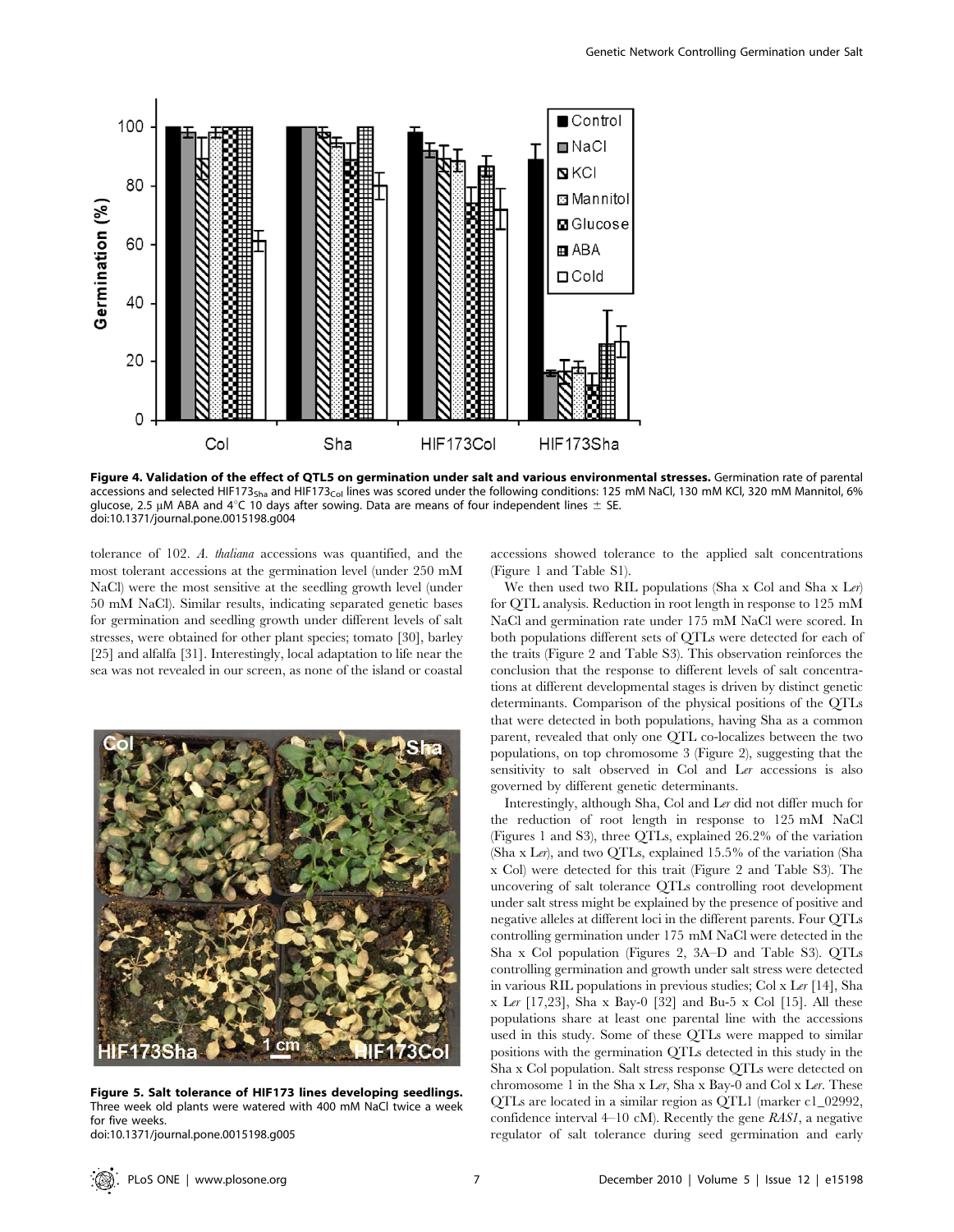seedling growth, was cloned from the Sha x Ler population [17]. Similarly to QTL1, the Sha alleles of RAS1 increased salt tolerance. The similar function and location suggest that RAS1 is underlying the effect of QTL1. A QTL for germination under salt stress was also previously detected in the Col x Ler population on chromosome 2 and is co-localized with QTL2 (marker c2\_04263, confidence interval 7.2–11.3 cM). QTLs controlling germination under salt stress detected on chromosome 3 in the Col x Ler, Sha x Bay-0 and Sha x Ler populations co-localize with QTL3 (interval between markers c3\_12647-c3\_17283, 38.7–41 cM). Salt stress QTLs with a similar position to QTL5 on chromosome 5 (Marker c5\_20318, confidence interval 62–66 cM) were detected in the Sha x Ler, Sha x Bay-0, Col x Ler and Bu-5 x Col populations. However, no epistatic interactions were reported in the previous studies mentioned above between these QTLs.

In the present study we describe the detection of four loci that are interacting to control germination under salt stress. However, various levels of sensitivity to salt stress were found among the different RILs carrying the no-germination allelic combination (Col alleles at QTL1 and QTL2 and Sha alleles at QTL3 and QTL5). Thus,  $HIF173<sub>Sha</sub>$ showed reduced germination already at 125 mM NaCl (Figure 4), whereas most of the RILs carrying the no-germination allelic combination germinate normally under 125 mM NaCl and show salt sensitivity only at 175 mM NaCl (Figure 3E and data not shown). These differences in the levels of salt sensitivity must be explained by the presence of additional locus/loci that is/are contributing to the response to salt stress in the Sha x Col population, as these lines carry identical allelic combination at the four detected QTLs, but each of them carries a specific genetic background with alleles from Sha or Col at each locus.

To further study the mode of action of QTL5 we have scored germination rate of HIF173 lines (graphical presentation of their genotypes presented in Figure S6) under a set of environmental stress conditions. NaCl causes damage to the plant cell mainly by the induction of osmotic stress and ion toxicity  $[33-34]$ . HIF173<sub>Sha</sub> lines showed reduced germination rate compared with  $HIF173<sub>Col</sub>$ lines in the presence of NaCl, KCl, and Mannitol (a common inducer of osmotic stress; Figure 4). These results suggest that the effect of QTL5 is not restricted to sodium detoxification but that QTL5 is rather involved in the response to osmotic stress. The fact that the differences in germination rate between HIF173 lines were observed short time after the exposure to salt stress supports the conclusion that QTL5 is likely controls mainly the response to osmotic stress, which occurred short time after the exposure to NaCl, whereas the buildup of an ionic stress is much slower and take days to weeks [34]. QTL5 is also involved in the control of germination under cold stress, as revealed by the remarkable reduction in germination rate at  $4^{\circ}$ C of HIF173<sub>Sha</sub> seeds compared with  $HIF173<sub>Col</sub>$  seeds (Figure 4).  $HIF173<sub>Sha</sub>$  seeds also showed germination sensitivity to glucose (Figure 4), suggesting that QTL5 is involved in the control of sugar signaling during seed germination. It is important to note that not only on agar medium, but also under soil saturated with 300 mM NaCl,  $HIF173<sub>Sha</sub>$  seeds showed reduced germination rate compared with  $HIF173<sub>Col</sub>$  seeds. It will be of interest to test in the future the effect of QTL5 on germination under more natural conditions such as soil watered with lower NaCl concentrations or subjected to different combinations of stress conditions (e.g salt and drought stress, etc).

The involvement of QTL5 in the response to different environmental stresses is in line with previous studies showing a common genetic control of germination under various environmental stresses. Indeed, QTL analysis of germination under salt, drought and cold stresses in tomato revealed that 71% of the detected QTLs affected germination under two stresses or more [24]. In addition, overexpression of a high mobility group B (CsHMGB) protein in Arabidopsis results in the inhibition of germination under salt and drought stresses [35].

A possible link for the control of germination under different environmental stresses is the plant hormone ABA, a key component in dormancy and germination in response to different environmental stresses [9]. ABA is also inter-connected with sugar signaling during seed germination [29]. The inhibition of germination of  $HIF173<sub>Sha</sub>$  seeds in agar medium supplemented with ABA (Figure 4) suggests that QTL5 function is indeed mediated by ABA. In addition to QTL5, also the function of QTL1 which is co-localized with RAS1, is mediated by ABA [17], supporting the suggested role of ABA in the regulation of the genetic network revealed in this work. The role of ABA in the control of germination under salt stress was demonstrated by the ability of ABA deficiency and insensitivity mutants to germinate in presence of increased NaCl levels [36–37].

Transgression, defined as the formation of extreme phenotypes observed in segregating hybrid populations when compared to parental lines [38], was observed in this study as some of the RILs in the Sha x Col population failed to germinate under 175 mM NaCl, although both parental lines were able to do so (Figures S2 and S3). The observed transgression can be explained by the contribution of salt sensitive alleles from each of the parental lines (Figure 3A–D).

Strong epistasis in the genetic network controlling germination under salt stress was revealed in this study, as only one specific allelic combination of the four detected QTLs results in the inhibition of germination under 175 mM NaCl in the Sha x Col population (Figure 3E). Germination test under different concentrations of NaCl revealed a limited additive effect of QTL1 on germination under NaCl concentrations higher than 175 mM (Figure 3F). The other QTLs in the genetic network do not show any effect per se but epistatically interact as only one specific combination of the three QTLs with Col alleles at QTL1 lead to repression of germination under salt stress (Figure 3E, F). The effect of QTL1 is most probably due to the presence of a gene encoding for RAS1, a putative transcription factor [17]. Thus, this locus might function as the genetic switch of the genetic network revealed in this work by regulating the expression of the other QTLs, to control germination under salt.

Cloning of the QTLs will shed light on the molecular mechanisms governing the response to salt stress driven by the genetic network revealed in this study.

#### Materials and Methods

#### Plant material and growth conditions

Eighty seven A. thaliana accessions available at the Max-Planck Institute for Plant Breeding Research were screened for salt tolerance (Table S1). The core sets of the recombinant inbred line (RIL) populations Sha x Col-0 and Sha x Ler (Table S2) were used for QTL analysis. Subset of 19 RILs from the full set of the Sha x Col population (http://dbsgap.versailles.inra.fr/vnat/Fichier\_ collection/Rech\_rils\_pop.php) was used for the detection of QTL3. HIFs (Heterozygous Inbred Families) were selected from progeny of RIL 173 (Sha x Col population, Figure S6) for the validation of the effect of QTL5. In addition, 64 RILs from the Sha x Col population were selected according to their genotype at the four detected QTLs controlling germination under salt stress  $(n = 4$  per allelic combination) and their germination was scored under 0, 175, 225, 275 and 400 mM NaCl.

For agar medium experiments, seeds were sown on  $12\times12$  cm plates containing 1% agar medium supplemented with 0.44% MS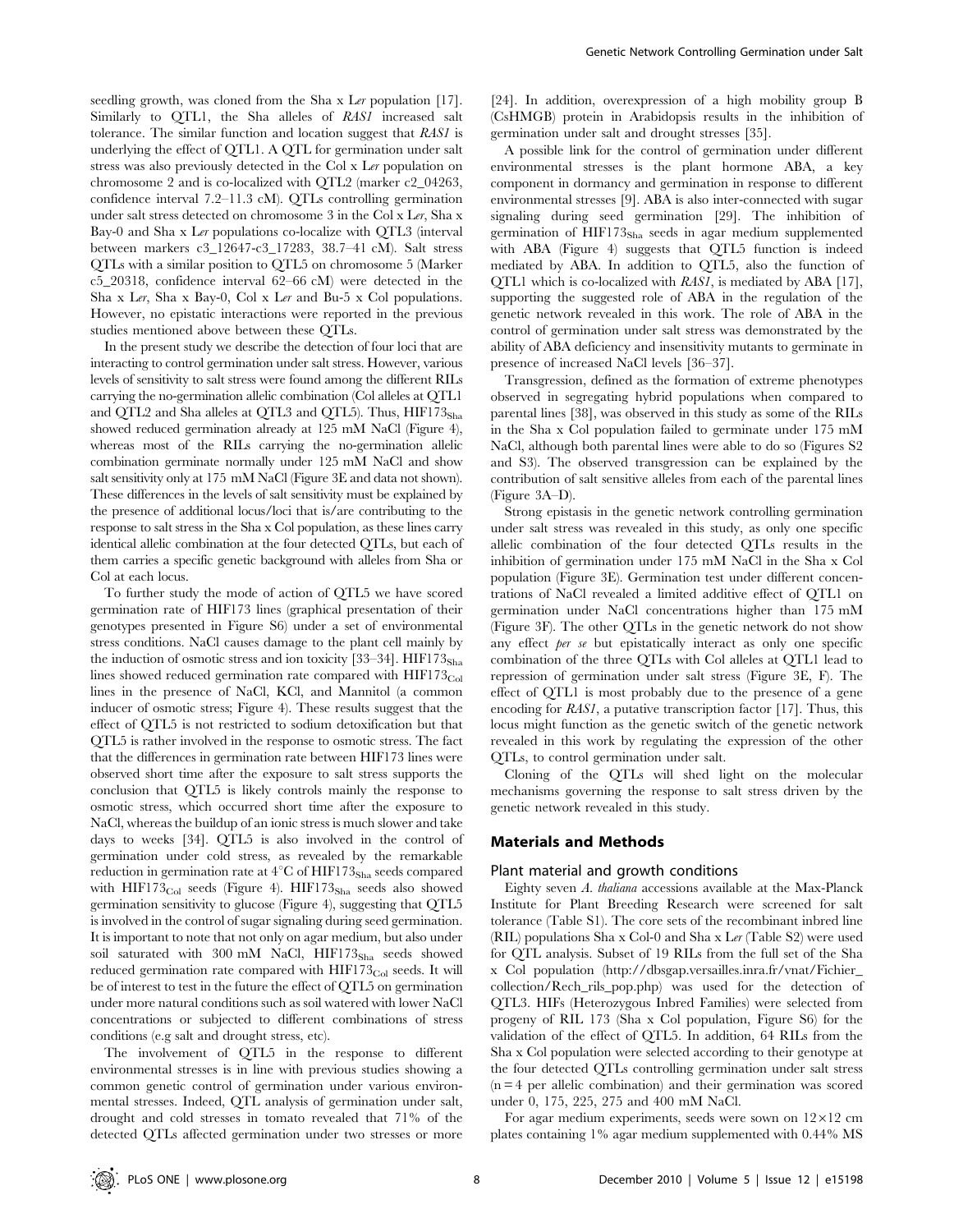[39] and 1% sucrose. Plates were incubated at  $4^{\circ}$ C during four days after sowing and placed vertically in a growth chamber  $(22^{\circ}C, 12$ -h day period). To test germination under various environmental stresses, agar medium was supplemented with 125, 175 or 200 mM NaCl, 320 mM mannitol, 130 mM KCl, 6% glucose or  $2.5 \mu M$  ABA. To test germination in the soil, seeds were placed on filter paper supplemented with 800 ml tap water and incubated at  $4^{\circ}$ C for four days and then sown in  $7\times7\times7$  cm pots containing Mini-Tray soil (Balster Einheitserdewerk, Germany). Pots were transferred to growth chambers  $(4^{\circ}C)$  or  $22^{\circ}C$ , 12-h day period) and germination was scored ten days after sowing. To evaluate growth and survival of developing plants in response to salt stress, three week old seedlings were watered with 100, 200 and 400 mM NaCl twice a week for five weeks.

## Quantification of germination rate, root length and survival

Germination was scored ten days after sowing in all experiments, directly from the agar medium or the soil. Seeds for which the radical (in the agar medium experiments) or cotyledon (in the soil experiments) had emerged through the seed coat were considered as geminated. In all germination experiments each line was replicated three times and 30–50 seeds were used per replica. To avoid position effect, each replica was placed in different plate and was placed in a different position on the plate and plates were rotated every day. Lines in which germination rate was lower than 80% in the control (0 mM NaCl) agar medium or soil, indicating low seed quality, were excluded from the analysis. For each replica, percentage of germinating seeds was determined and mean of the three replicates was then calculated. For root length measurement, plates were scanned and root length was measured 10 days after sowing using the software ImageJ (http:// rsbweb.nih.gov/ij/). Response to 125 mM NaCl, manifested by reduction of root length in 125 mM NaCl compared with 0 mM NaCl medium was calculated as followed: [root length ((0 mM NaCl–125 mM NaCl)/0 mM NaCl)\*100)]. For the scoring of survival under 200 mM NaCl, number of germinating seeds which developed green seedlings was counted 10 days after sowing.

#### QTL detection and epistasis analysis

MapQTL (version 5.0, Kyazma BV, http://kyazma.nl/) was used to identify and map QTLs using both interval mapping and multiple-QTL model mapping (MQM) methods as described [40]. The estimated additive effect and the percentage of variance explained by each QTL as well as the total variance explained by all the QTLs affecting a trait were obtained for the final MQM model. The cofactors used in the final MQM models are markers around a putative QTL position which are maximizing the LOD score. Permutation test was performed for each trait and each RIL population ( $n = 1000$  repetitions) to determine LOD threshold of QTL detection. LOD values corresponding to  $P = 0.05$  varied between 2.4 and 2.6 depending on the trait under study. 2-LOD support intervals were established as 95% confidence intervals [41]. For the detection of QTL3, the statistical package SPSS 13.0 for windows (SPSS) has been used to perform student test marker per marker over a subset of 19 RILs carrying the salt sensitive allelic combination (Col alleles at QTL1 and QTL2 and Sha alleles at QTL5).

SPSS 13.0 has been also used to perform analyses of variance (ANOVA) to test the significance of main effects and interactions between the QTLs involved in the variation of germination rate under salt in the Sha x Col population. Heritability, defined as the proportion of phenotypic variation that is attributable to genetic variation among individuals compared to the total variation observed, was calculated using the general linear model module of SPSS 13.0.

#### Supporting Information

Figure S1 Contrasting responses of four Arabidopsis thaliana accessions to different salt concentrations. Pictures of 10 days old seedlings from four Arabidopsis thaliana accessions (Col, Sav-0, Kyo and Sha – Supporting Information Table S1) grown in agar medium supplemented with 0, 125 and 200 mM NaCl.

Figure S2 Graphical representation of the transgression for germination under salt stress in the Sha x Col RIL population. Percentage of lines (for the RILs) or values from different experiments (for the parental lines) was plotted against percentage of germination under 175 mM NaCl in each genotypic group.  $n = 12$  different experiments for the parental lines, 9 lines for RILs carrying the salt sensitive allelic combination ColColShaSha at the four interacting QTLs, and 124 lines for RILs carrying other allelic at these four QTLs. (TIF)

Figure S3 Observed transgression for germination under salt stress in the Sha x Col RIL population. Germination under 175 mM NaCl 10 days after sowing is presented for 4 RILs and the parental lines. (TIF)

Figure S4 LOD trace of MQM mapping for germination under 175 mM NaCl in the Sha x Col RIL population. LOD trace along the 5 chromosomes of Arabidopsis thaliana obtained from MQM mapping analysis (see Materials and Methods) for germination under 175 mM NaCl in the Sha x Col RIL population is presented in red. Markers used as cofactors are indicated with green dots. Marker names are indicated according to their genetic position on each chromosome. The dashed lines indicate the threshold LOD (2.4) determined by permutation test. The position of the peak of QTL1, QTL2, QTL3 and QTL5 is indicated.

(TIF)

Figure S5 p<sub>value</sub> trace of Student test performed marker per marker over a subset of 19 selected RILs from the Sha x Col population. The selected 19 RILs carry the no-germination allelic combination (Col alleles at QTL1 and QTL2 and Sha alleles at QTL5). Pvalue trace is indicated in red and dashed line represents pvalue threshold of 0.05. Chromosomes are represented by vertical black bars and red lines indicate marker positions. (TIF)

Figure S6 Graphical representation of the genotype of RIL173 used for the selection of HIF173<sub>Sha</sub> and HIF173<sub>Col</sub>. The 5 Chromosomes of Arabidopsis thaliana are represented in vertical bars. Marker names and genetic positions (in cM) are indicated on the left and on the right of each chromosome respectively. For each marker position, the allelic condition is color coded (see legend). The positions of the 4 QTLs are indicated by boxes. The width of each box corresponds to the 2-LOD confidence interval of the QTL (see Supporting Information Table S3). (TIF)

<sup>(</sup>TIF)